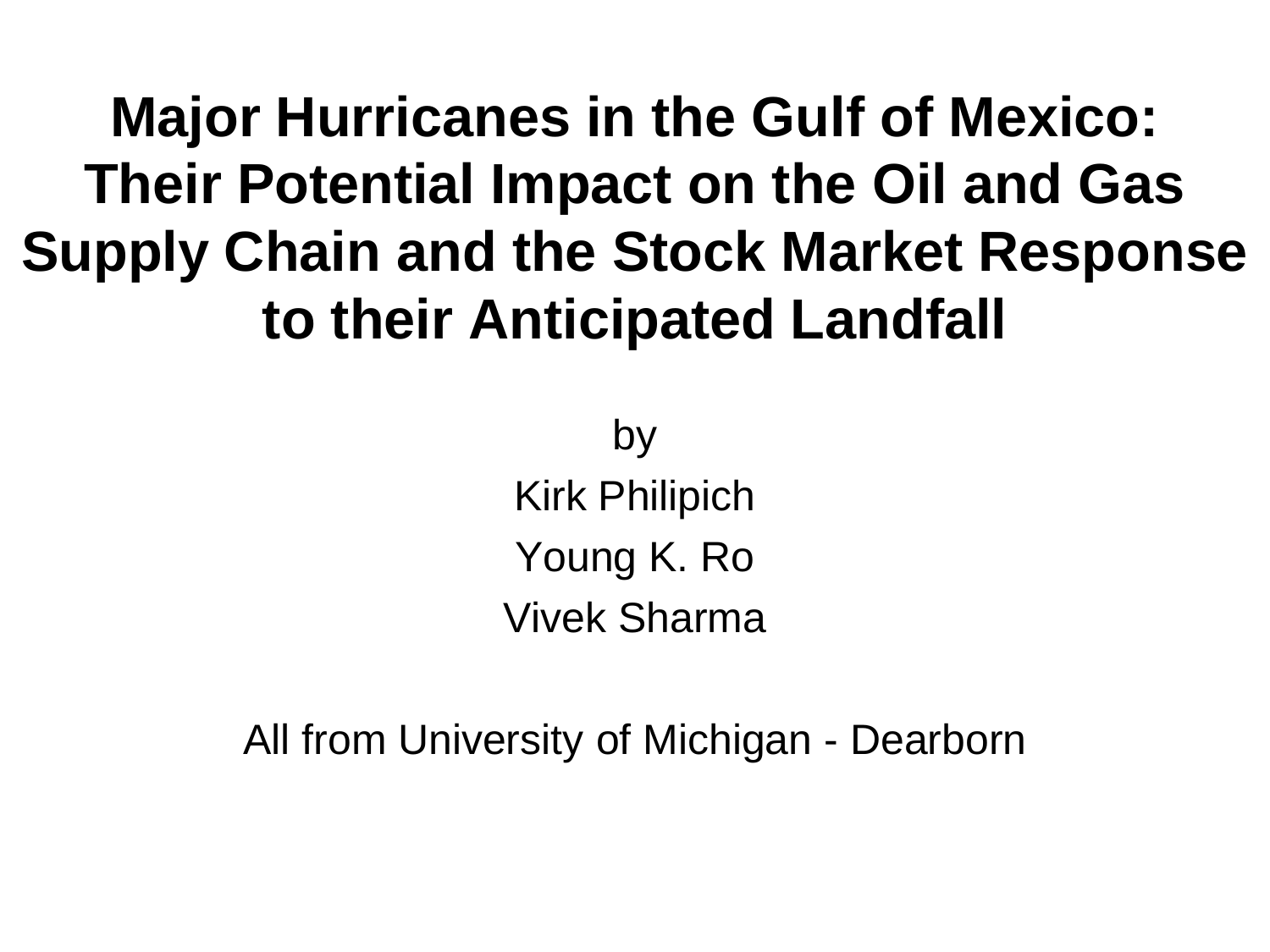# Primary Findings

- **Major Oil Companies Experience Significantly Negative Abnormal Returns (ARs) (-.55%) One Day before Major Gulf Coast Hurricanes reach Land within the Primary Oil and Gas Production Region (POGPR).**
- **These ARs occur before any Firm Announcement of Damage to Facilities or Lost Production.**
- **These ARs vary in Size with Oil Price Volatility.**
- **These ARs are Significantly Different from those for Minor Gulf Coast Hurricanes that threaten the POGPR and for Hurricanes not reaching the POGPR.**
- **No Significant ARs are identified for the Minor Gulf Coast Hurricanes that threaten the POGPR.**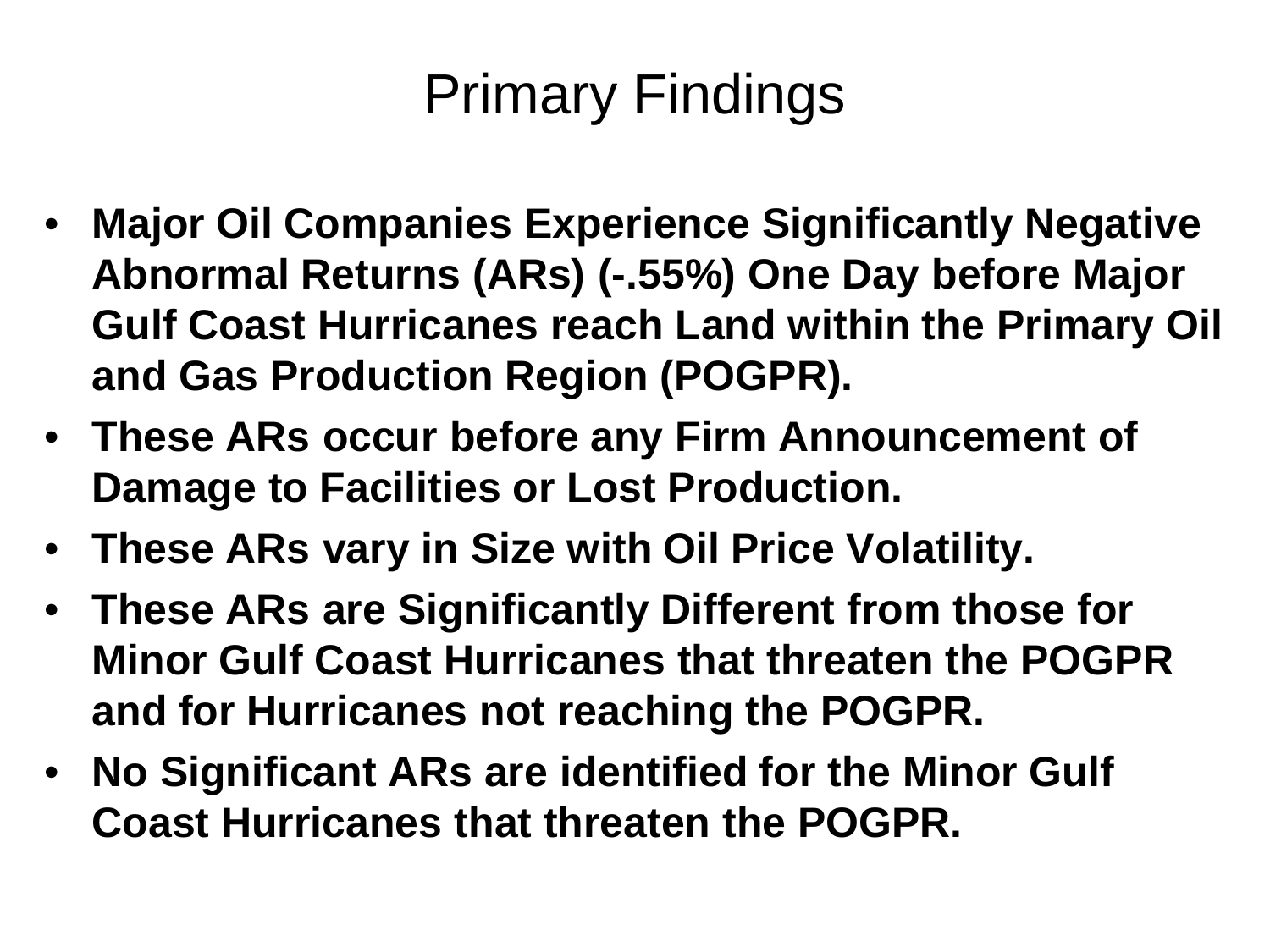# **Why We are Interested in Gulf Coast Hurricanes**

• It is well established that when the accounting function delays the **reporting** of, or fails to **report** entirely, value relevant financial information to financial markets these markets attempt to identify alternative information sources (financial analysts, internet chat rooms, etc.). When alternative information sources are not available these decision-makers sometimes assume the worst possible outcome.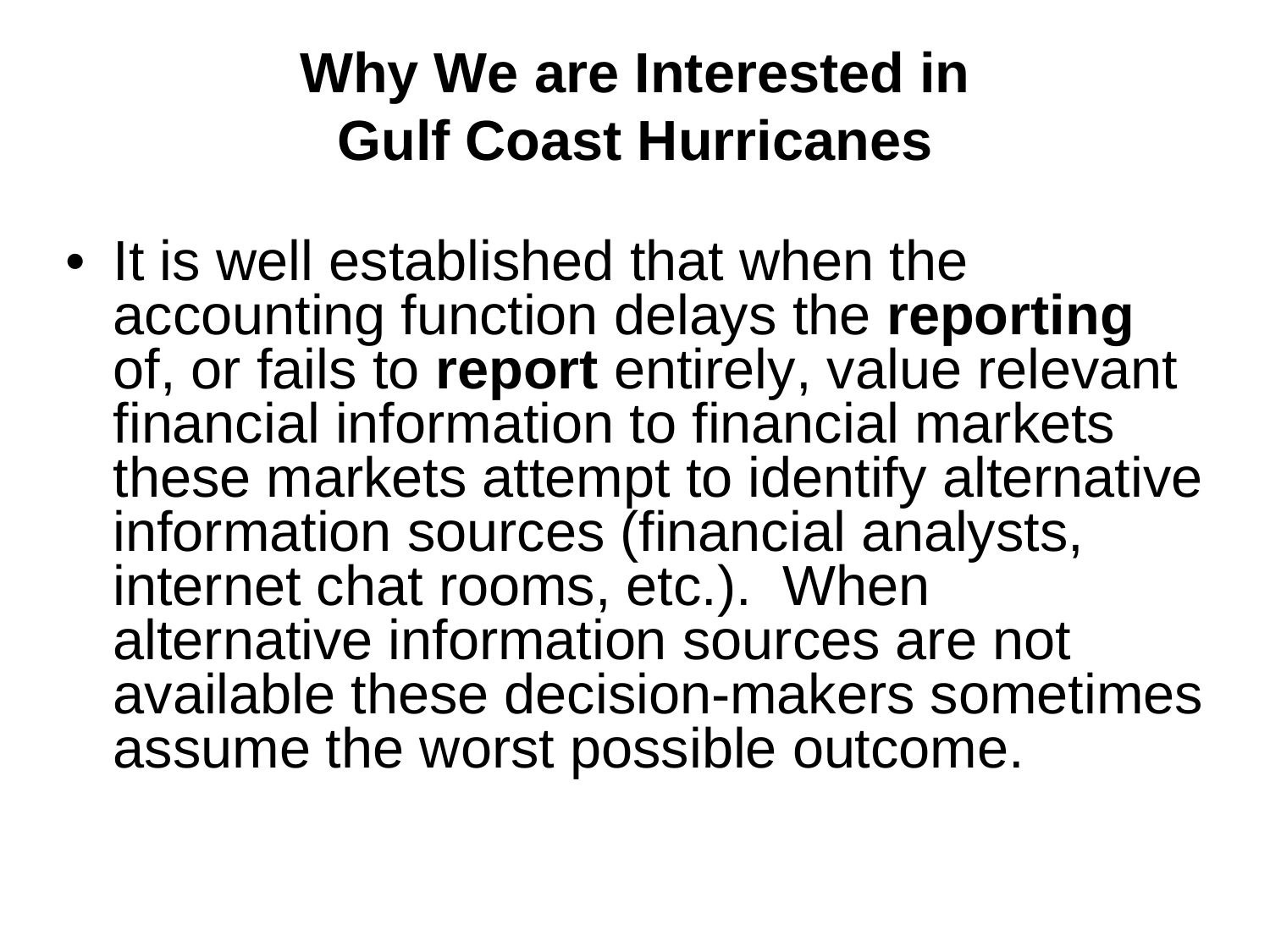# **Why We are Interested in Gulf Coast Hurricanes**

- Accounting valuation models focus attention onto the firm's continuing operating activities and away from less persistent or less value relevant activities (extraordinary items, financing activities, etc.)
- Significant Abnormal Returns have been identified for a variety of supply chain disruption announcements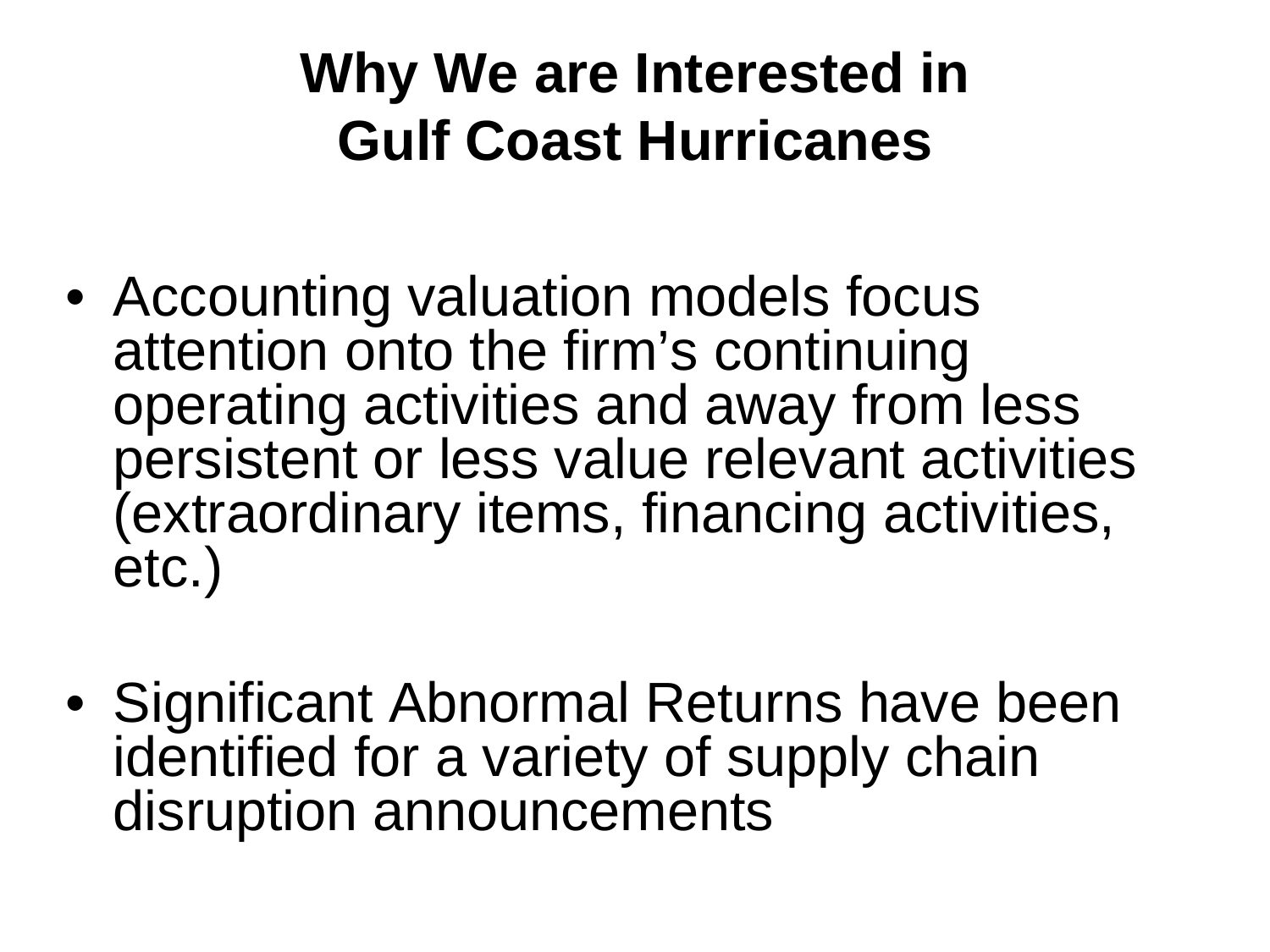# **Why We are Interested in Gulf Coast Hurricanes**

Should the corporate reporting function provide information to capital markets pertaining to the potential damage that could or actual damage that did occur to the firm's continuing productive assets as quickly as possible or let the capital markets make their own estimates of the losses attributable to major Gulf Coast hurricanes? **These events are NOT a secret!**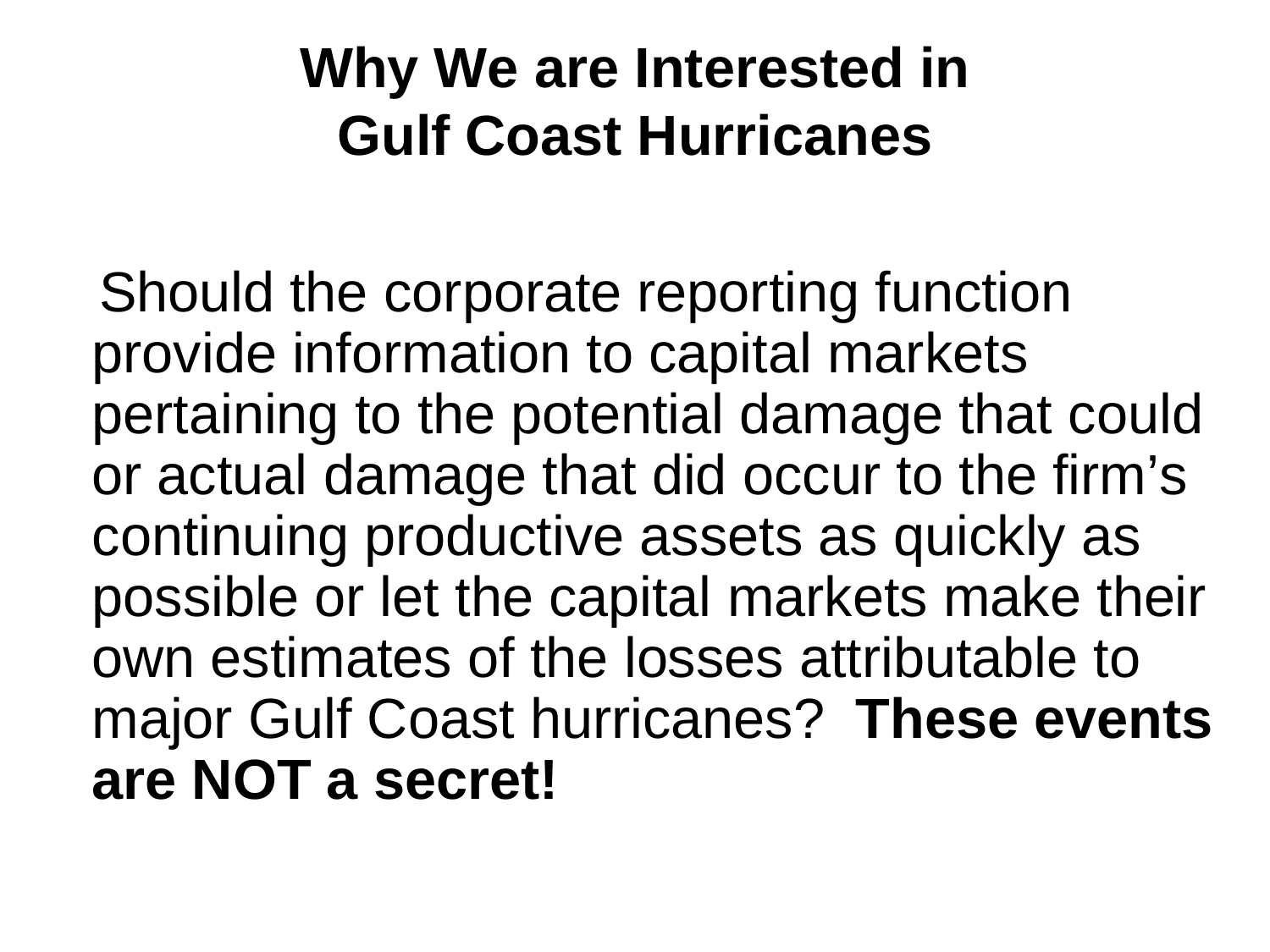### **Saffir-Simpson Hurricane Scale**

### **Category One Hurricane (Winds 74-95 mph**)**:**

**No significant damage to building structures.** Damage primarily to unanchored mobile homes, shrubbery, and trees. Some damage to poorly constructed signs.

#### **Category Two Hurricane (Winds 96-110 mph**)**:**

**Considerable damage to mobile homes, poorly constructed signs, and piers.** Considerable damage to shrubbery and trees with some trees blown down**.**

### **Category Three Hurricane (Winds 111-130 mph**)**:**

**Some structural damage to small residences and utility buildings. Mobile homes and poorly constructed signs are destroyed.** Damage to shrubbery and trees with foliage blown off trees and large trees blown down. Flooding near the coast destroys smaller structures with larger structures damaged by battering from floating debris.

### **Category Four Hurricane (Winds 131-155 mph): Complete destruction of mobile homes. Major damage to lower floors of structures near the shore.** Some complete roof structure failures on small residences. Shrubs, trees, and all signs are blown down.

### **Category Five Hurricane (Winds greater than 155 mph**)**: Some complete building failures with small utility buildings blown over or away. Complete destruction of mobile homes.** Complete roof failure on many residences and industrial buildings. All shrubs, trees, and signs blown down.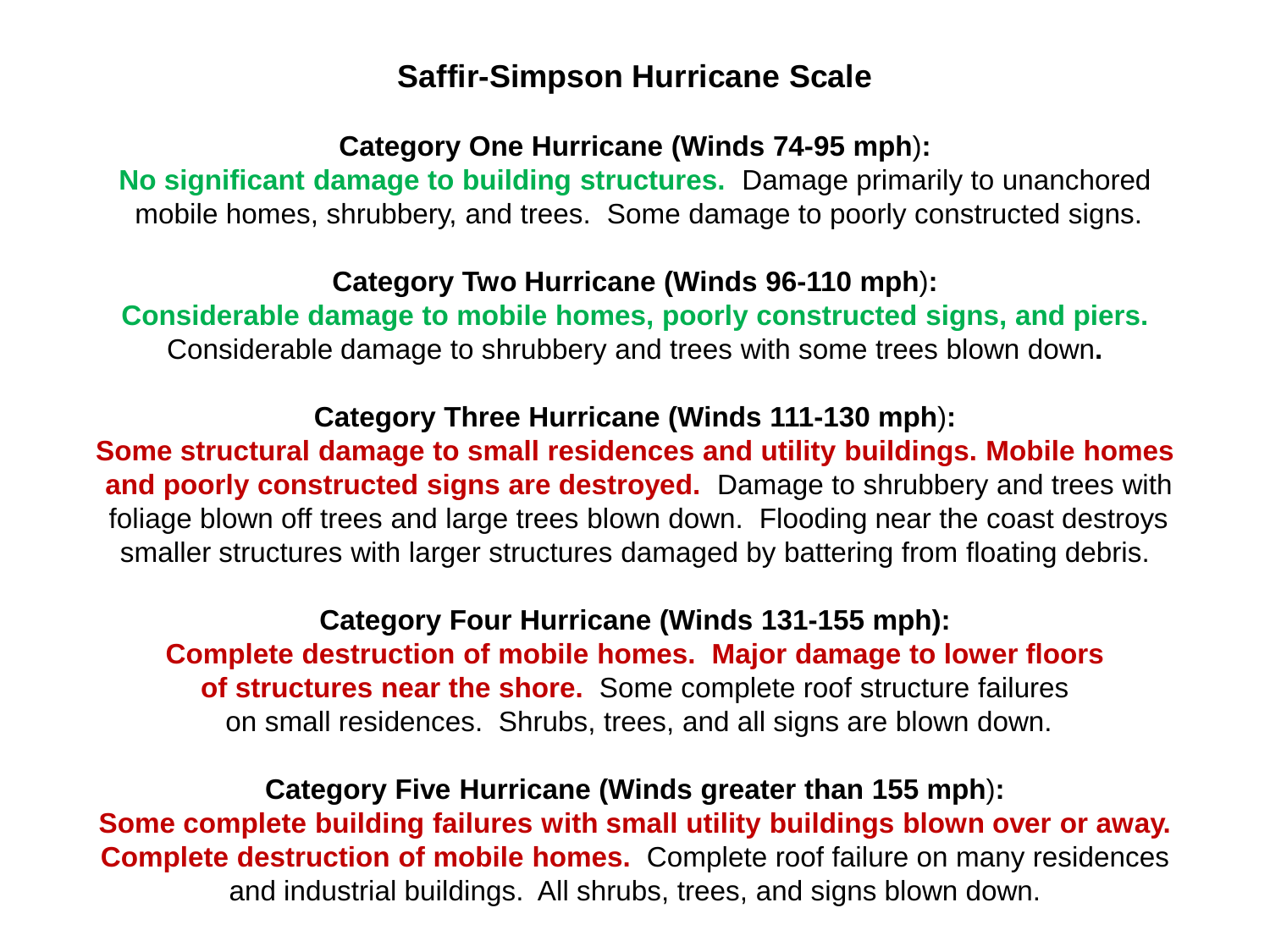| <b>Hurricane</b> | Date of<br>Landfall | <b>Landfall</b><br>Category | Day of<br>Landfall | # Days as Gulf<br><b>Hurricane</b> | # Firms<br>in Portfolio | <b>Portfolio</b><br>Avg. Beta |
|------------------|---------------------|-----------------------------|--------------------|------------------------------------|-------------------------|-------------------------------|
| Carla            | Sept. 11, 1961      | 4                           | Monday             | 4                                  | 19                      | 0.88                          |
| Hilda            | Oct. 3, 1964        | 3                           | Saturday           | 4                                  | 29                      | 0.79                          |
| <b>Betsy</b>     | Sept. 9, 1965       | 3                           | Thursday           |                                    | 28                      | 0.89                          |
| Camille          | Aug. 17, 1969       | 5                           | Sunday             |                                    | 25                      | 1.04                          |
| Celia            | Aug. 3, 1970        | 3                           | Monday             | 3                                  | 25                      | 1.15                          |
| Carmen           | Sept. 8, 1974       | 3                           | Sunday             |                                    | 27                      | 1.06                          |
| Eloise           | Sept. 23, 1975      | 3                           | Tuesday            | 2                                  | 27                      | 0.91                          |
| Frederic         | Sept. 13, 1979      | 3                           | Thursday           | 4                                  | 25                      | 1.11                          |
| Alicia           | Aug. 18, 1983       | 3                           | Thursday           | 2                                  | 22                      | 0.93                          |
| Elena            | Sept. 2, 1985       | 3                           | Monday             |                                    | 19                      | 0.51                          |
| Andrew           | Aug. 26, 1992       | 3                           | Wednesday          | 3                                  | 18                      | 0.48                          |
| Opal             | Oct. 4, 1995        | 3                           | Wednesday          | 3                                  | 19                      | 0.47                          |
| Ivan             | Sept. 16, 2004      | 4                           | Thursday           | 3                                  | 12                      | 0.71                          |
| Dennis           | July 10, 2005       | 3                           | Sunday             | 2                                  | 12                      | 1.02                          |
| Katrina          | Aug. 29, 2005       | 3                           | Monday             | 4                                  | 12                      | 1.05                          |
| Rita             | Sept. 24, 2005      | 3                           | Saturday           | 4                                  | 11                      | 1.05                          |

#### **Panel A – Landfalls within the Corpus Christi to Apalachicola Corridor:**

#### **Panel B - Landfall south of Apalachicola:**

| <b>Hurricane</b> | Date of<br>Landfall | Landfall<br>Category | Day of<br>Landfall | # Days as Gulf<br><b>Hurricane</b> | $#$ Firms<br>in Portfolio | <b>Portfolio</b><br>Avg. Beta |
|------------------|---------------------|----------------------|--------------------|------------------------------------|---------------------------|-------------------------------|
| Charley          | Aug. 13, 2004       | 4                    | Friday             |                                    |                           | 0.65                          |
| Wilma            | Oct. 24, 2005       |                      | Monday             |                                    |                           | 0.99                          |

#### **Panel C - Landfall south of Corpus Christi:**

|                  | Date of        | Landfall | Day of    | # Days as Gulf   | $#$ Firms    | <b>Portfolio</b> |
|------------------|----------------|----------|-----------|------------------|--------------|------------------|
| <b>Hurricane</b> | Landfall       | Category | Landfall  | <b>Hurricane</b> | in Portfolio | Avg. Beta        |
| Beulah           | Sept. 20, 1967 |          | Wednesday |                  | 28           | 0.93             |
| Allen            | Aug. 10, 1980  | 3        | Sunday    |                  | 25           | 1.59             |
| Bret             | Aug. 23, 1999  | 3        | Monday    | 4                |              | 0.47             |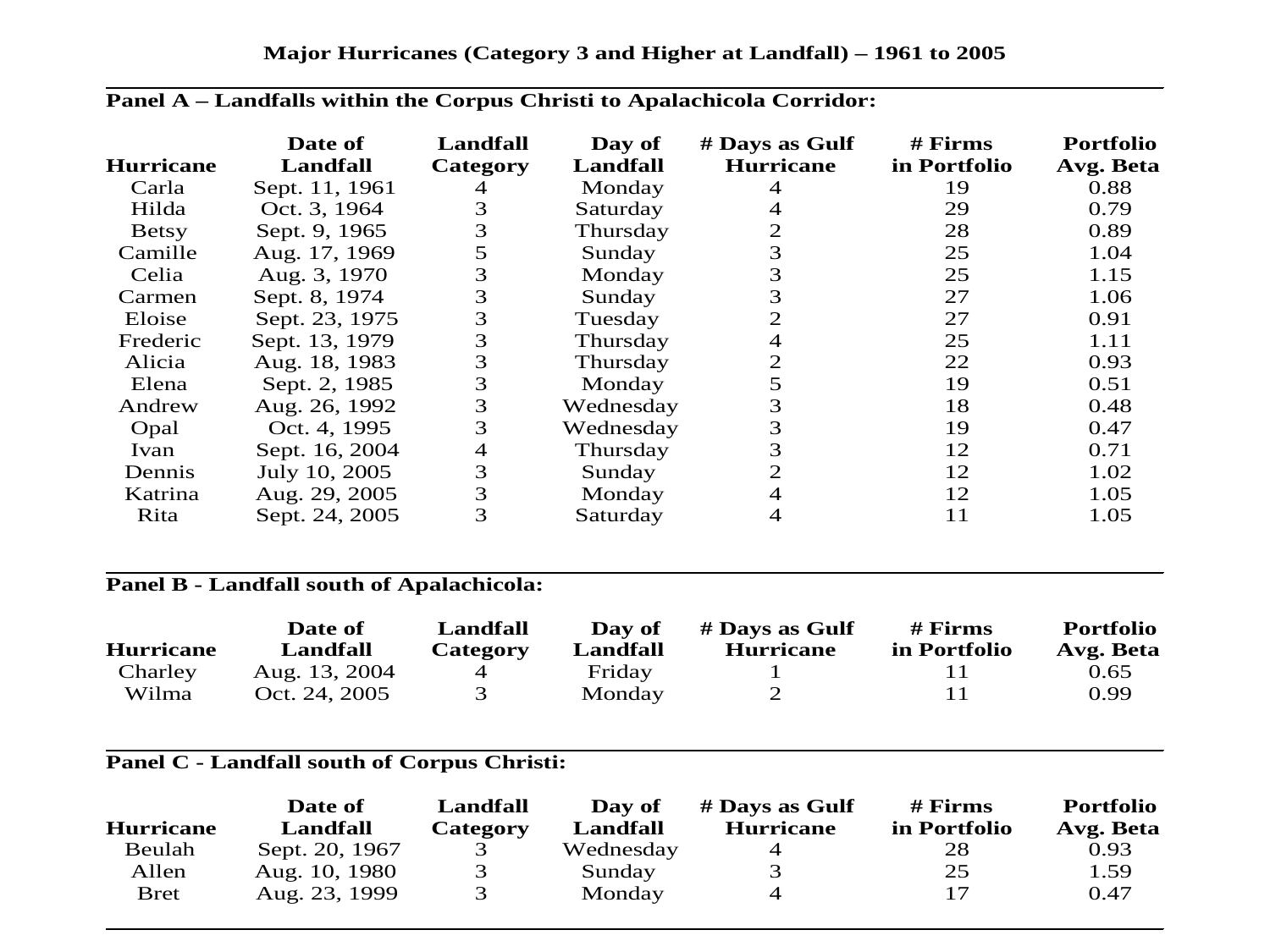## **2009 National Hurricane Center Forecast Verification Report**

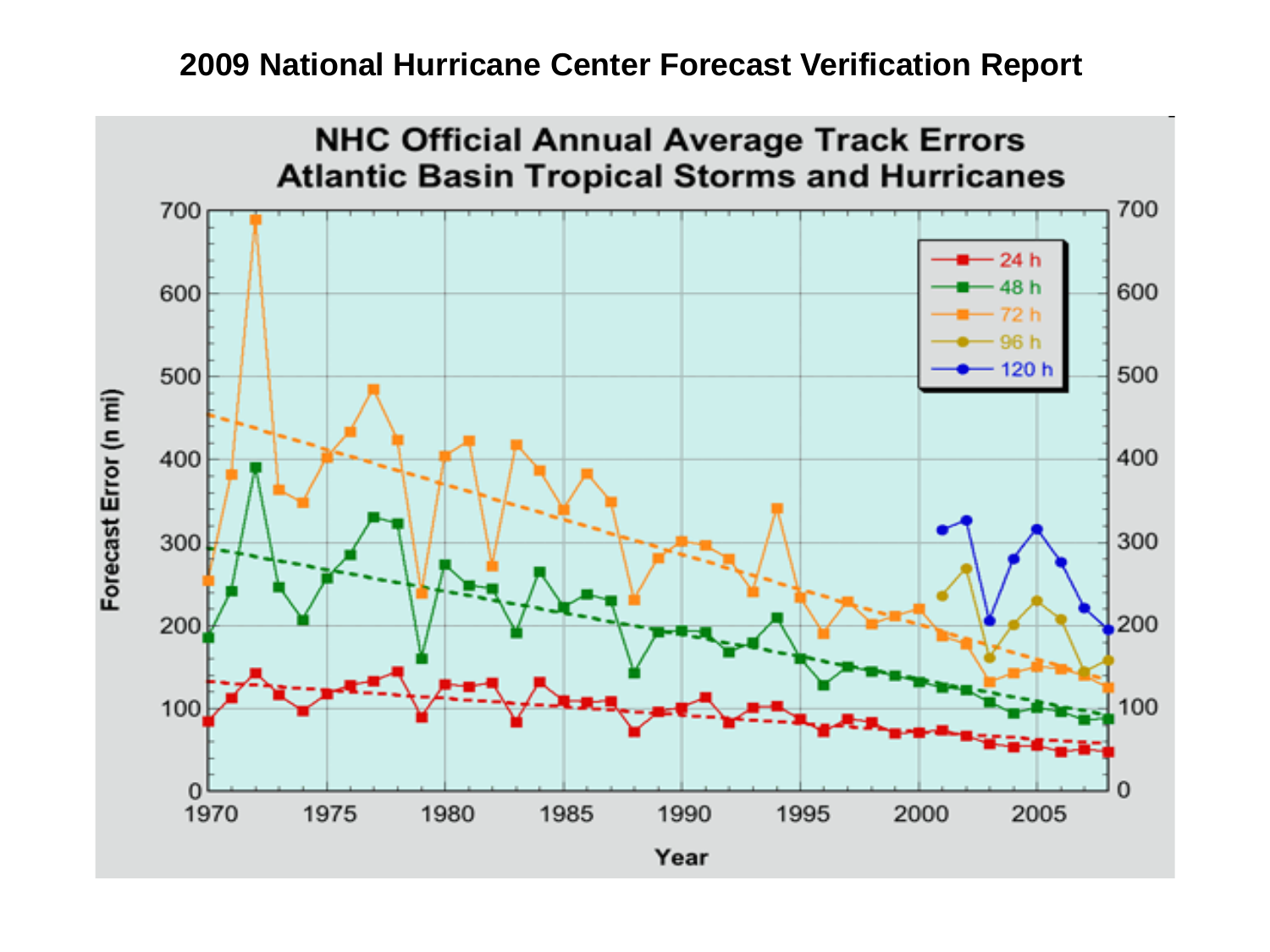## **Approximate Landfalls of Gulf Coast Major Hurricanes from 1961-2005 and Region in which Gulf Coast Oil and Gas Production Facilities are Concentrated**

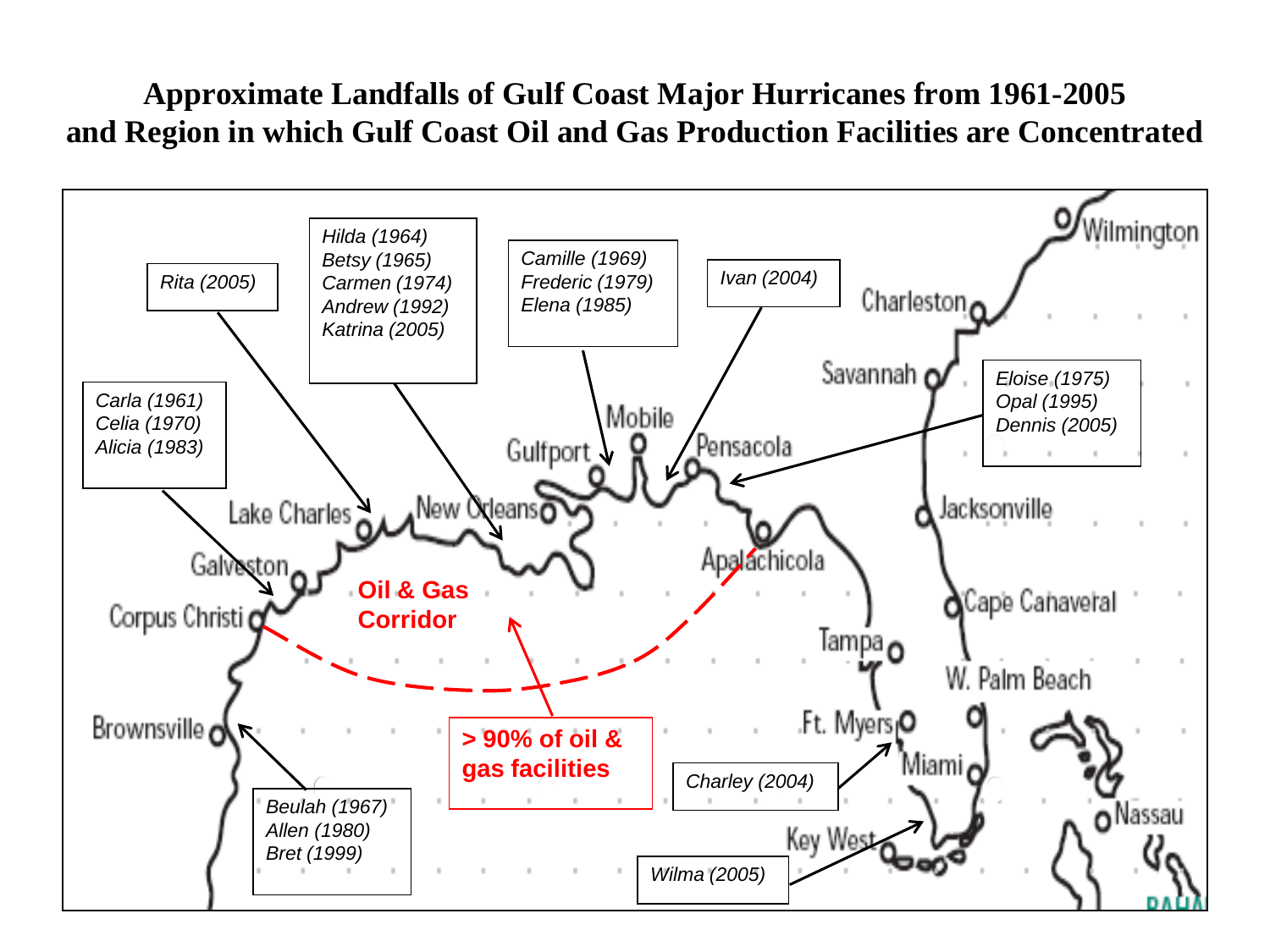#### PRELIMINARY REPORT ON HURRICANE CAMILLE

AUGUST 14 - 22, 1969

Late Saturday afternoon (16th) Reconnaissance aircraft indicated the storm had slowed but had deepened rapidly; maximum winds were estimated at 150 miles an hour near the center, which was located about 380 miles south of Fort Walton, Florida. Later that evening Camille began a north-northwestward trek at about 12 miles an hour. At this time she was generating 160 miles an hour winds near her center and hurricane force winds out to 50 miles in all directions.

Early Sunday morning (17th), with Camille 250 miles south of Mobile, Alabama, hurricane warnings, which were already in effect for the Florida Panhandie, were extended to include the coast of Alabama and the Mississippi coast to Biloxi. A few hours later warnings were issued for all of the Mississippi coast and as far west as New Orleans and Grand Isle; at this time Camille was about 200 miles southeast of New Orleans. Reconnaissance reports early Sunday afternoon (17th) indicated a central pressure of 901 mbs or 26. 63 inches (second only to the Labor Day Hurricane of 1935) and maximum winds were estimated at 190 miles an hour near the center. Tides up to 20 feet above normal were forecast from Gulfport to Pascagoula and 8 to 10 inches of rain were predicted over southeastern Mississippi. By 7 p.m., with Camille some 60 miles east of New Orleans, the Weather Bureau Office at Boothville, Louisiana (about 60 miles southeast of New Orleans) was reporting wind gusts of 107 miles an hour An offshore drilling rig was raked by gusts of 170 miles an hour

Camille moved inland just east of Bay St. Louis, Mississippi, about Midnight on the 17th Rt has been estimated that gusts of at least 190 miles an hour hit the Bay St. Louis area while gusts of 150 miles an hour or more raked an area of Ansley to Biloxi, Mississippi, along the coast and north to near Standard. At a NASA site near Picayune a 950-mbs pressure (28.06 inches) was recorded with estimated gusts up to 160 miles an hour. Tides ran 15 to 32 feet above normal just east of the storm's center and 3 to 5 feet above normal as far east as Apalachicola, Florida. Rainfall over southern Mississippi, southeastern Louisiana, and southwestern Alabama ranged from 3 to 6 inches with a maximum fall of more than 11 inches in Hancock County, Mississippi. Mobile, Alabama, recorded 6.05 inches while the Weather Bureau Office at New Orleans recorded only one inch. Northern areas of Mississippi, close to the storm's path received 2 to 4 inches.

- (Excerpt from *National Hurricane Center* archives.)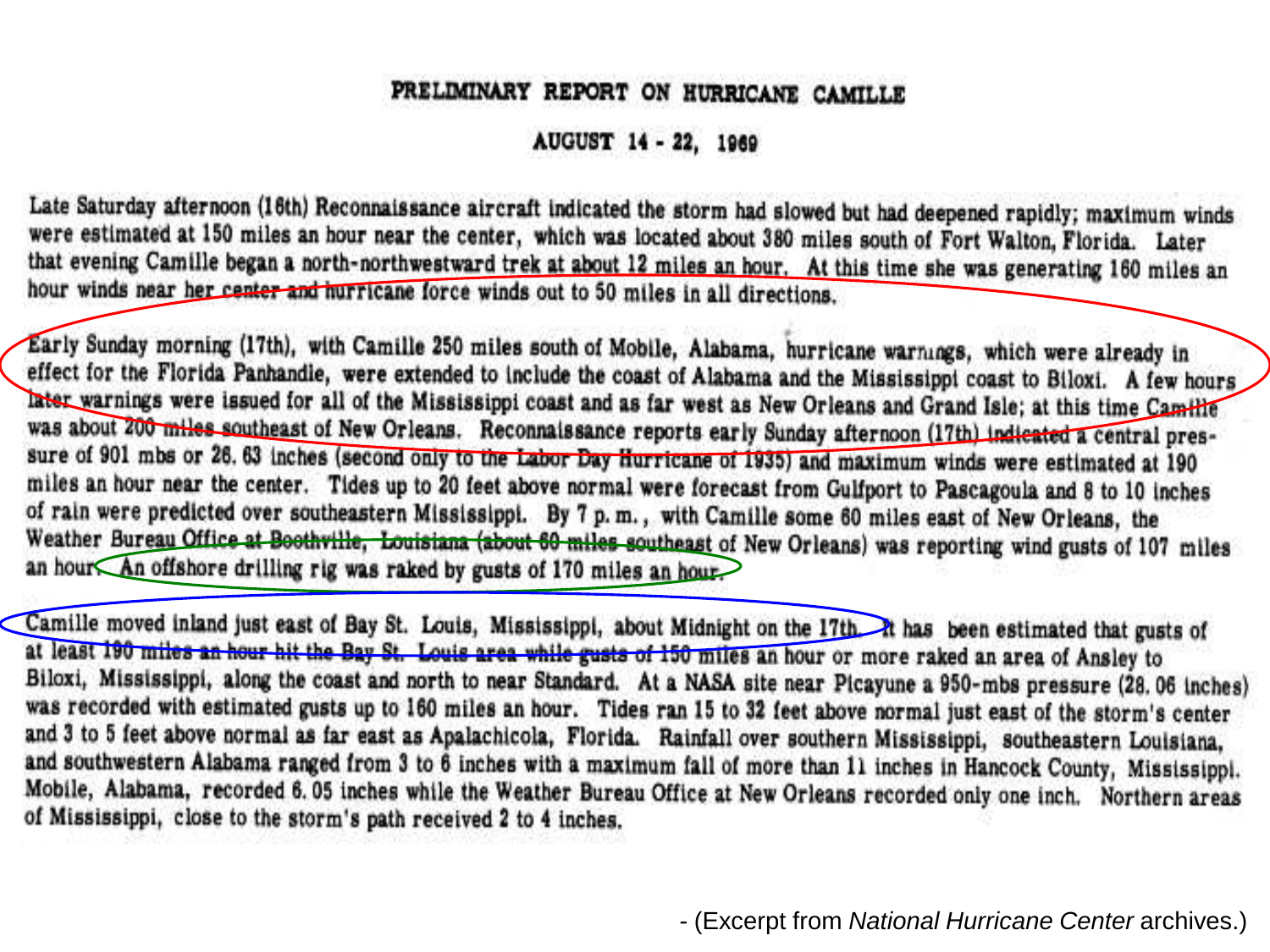## **Noise Issue #2 – Day of Landfall Thursday Friday Saturday Sunday Monday Tuesday Wednesday Landfall Day -1** Day  $0$  Day +1  **Calendar Days Day -1** Day 0  **CRSP Days**

## **Twenty-One Major Hurricanes – 1963 through 2008**

|                             | <b>Tuesday thru Saturday</b> | <b>Monday</b> | <b>Sunday and Labor Day</b> |
|-----------------------------|------------------------------|---------------|-----------------------------|
| <b>Outside the Corridor</b> |                              |               |                             |
| <b>Inside the Corridor</b>  | Q*                           |               |                             |

**\* Noise Issue #3: Two of these Hurricanes, Alicia and Opal, had major WSJ stories 1-2 days prior to the hurricanes' landfalls citing future earnings increases for the industry naming several of the sample firms**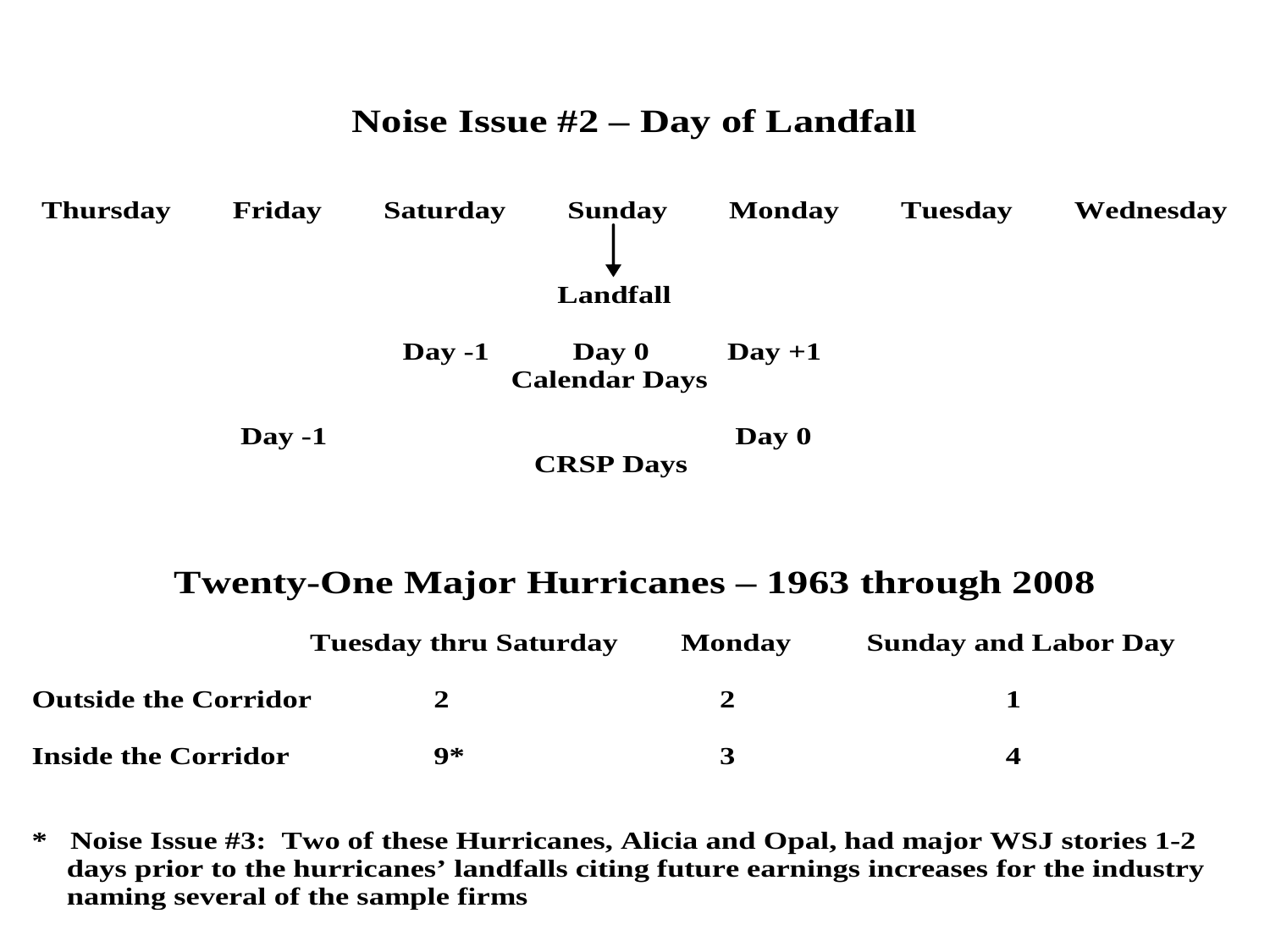# Significant Abnormal Returns

**Least Noisy Sample**

**Seven Major Hurricanes with Landfalls within the Oil and Gas Corridor (Hurricanes with Landfalls on Tuesday through Saturday)**

**Significant Mean Percentage Market Model Abnormal Returns Day** (-1)  $\Rightarrow$  -.63\* **Days** (-1,0)  $\Rightarrow$  -.63\*

**Significant Mean Percentage Market Adjusted Abnormal Returns Days (-1,0)**  $\Rightarrow$  **-.58\*** 

**Wilcoxon Two-Tail Significance Level:**  $* \mathbf{p} = 5\%$ ;  $* \mathbf{p} = 1\%$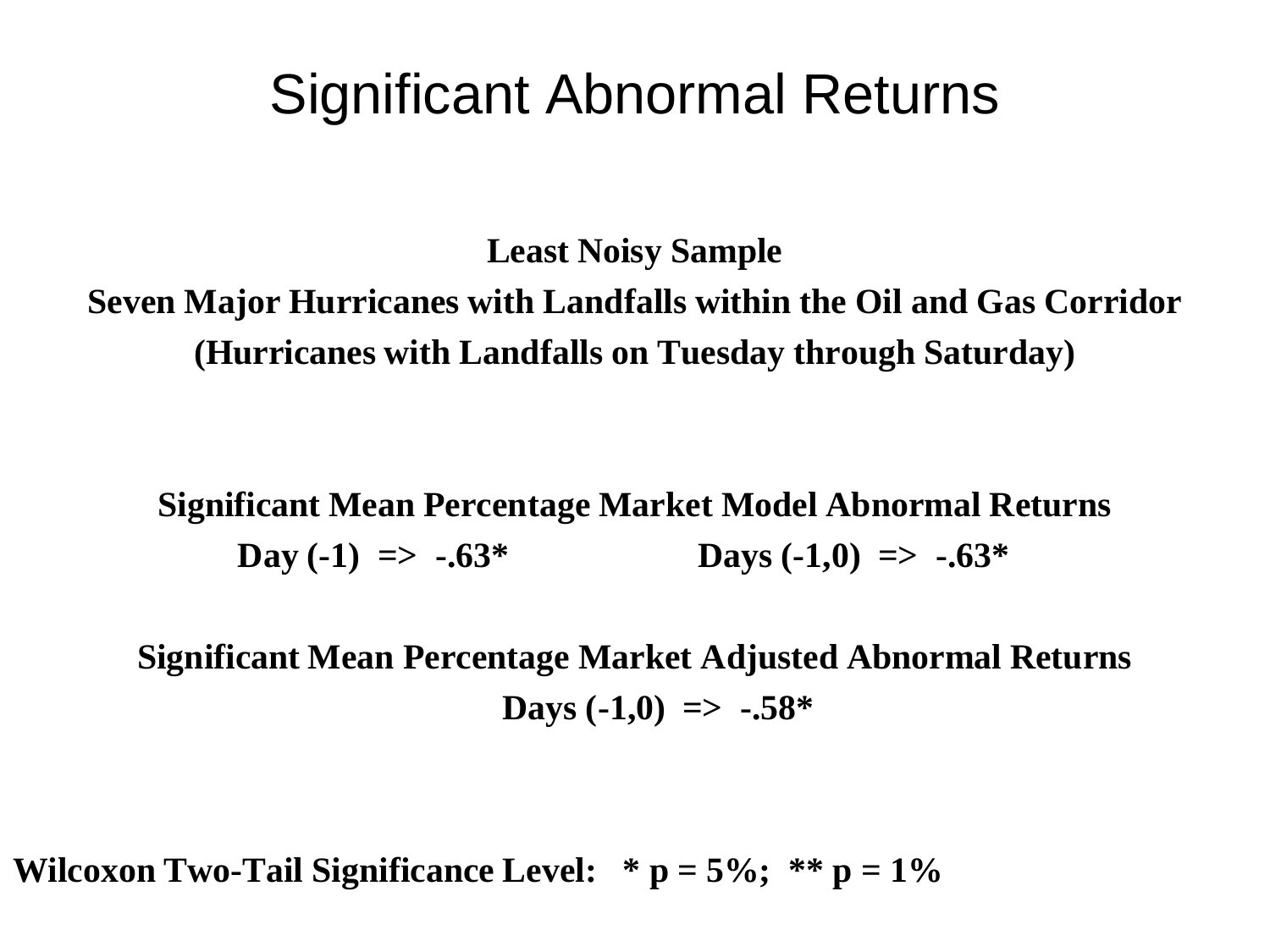# Significant Abnormal Returns

**Slightly Noisier Sample Ten Major Hurricanes with Landfalls within the Oil and Gas Corridor Hurricanes with Landfalls on Monday through Saturday (Excludes Labor Days)**

**Significant Mean Percentage Market Model Abnormal Returns Day** (-1)  $\Rightarrow$  -.52\*\* **Days** (-1,0)  $\Rightarrow$  -.60\*\*

**Significant Mean Percentage Market Adjusted Abnormal Returns Days (-1,0)**  $\Rightarrow$  -.52\*\*

**Wilcoxon Two-Tail Significance Level:**  $* \mathbf{p} = 5\%$ ;  $* \mathbf{p} = 1\%$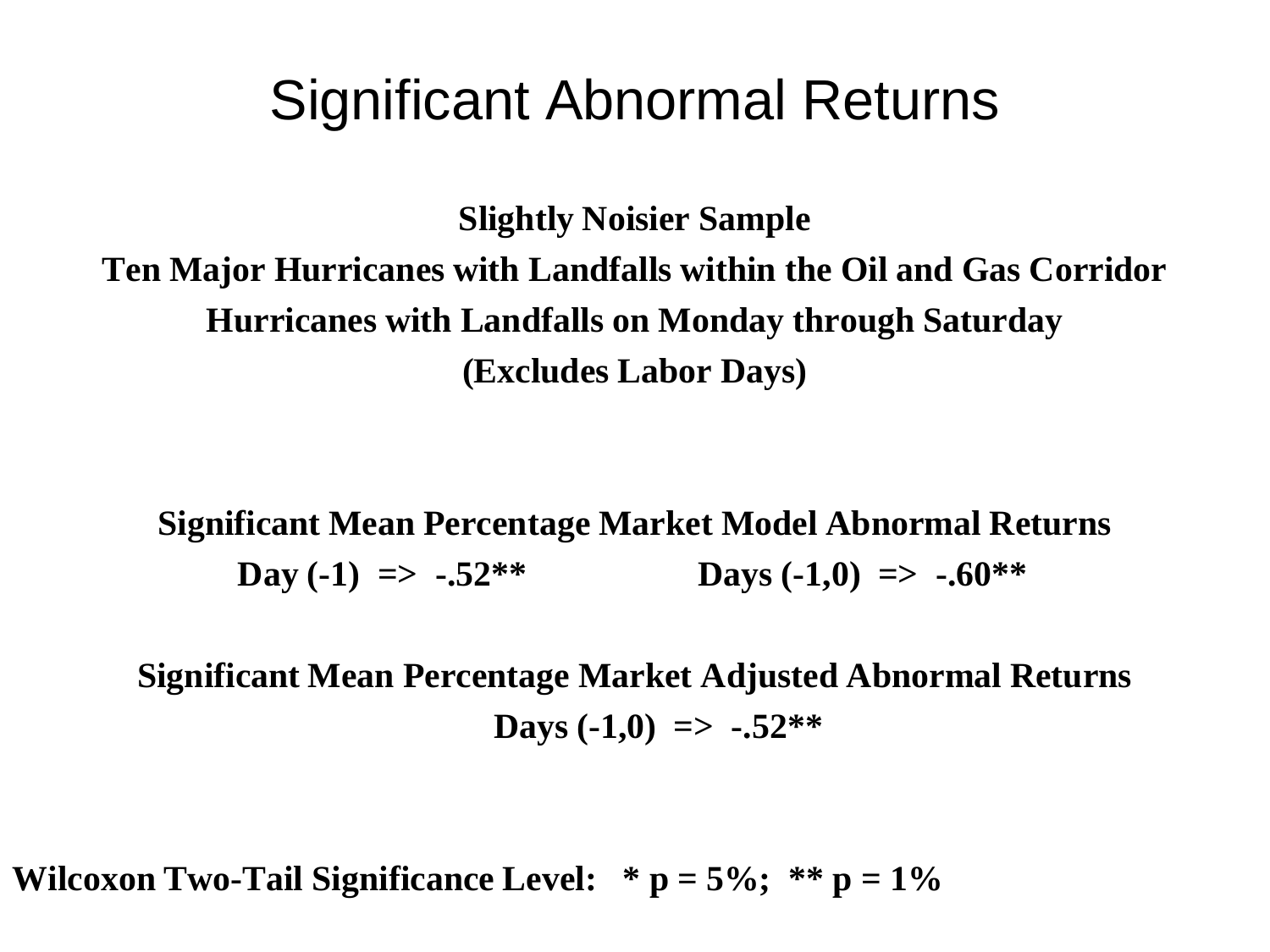# Significant Abnormal Returns

**Noisiest Sample**

**Fourteen Major Hurricanes with Landfalls within the Oil and Gas Corridor**

**Significant Mean Percentage Market Model Abnormal Returns Days (-1,0)**  $\Rightarrow$  **-.58\*** 

**Significant Percentage Market Adjusted Abnormal Returns Days (-1,0) => -.49\*** 

**Wilcoxon Two-Tail Significance Level:**  $* \mathbf{p} = 5\%$ ;  $* \mathbf{p} = 1\%$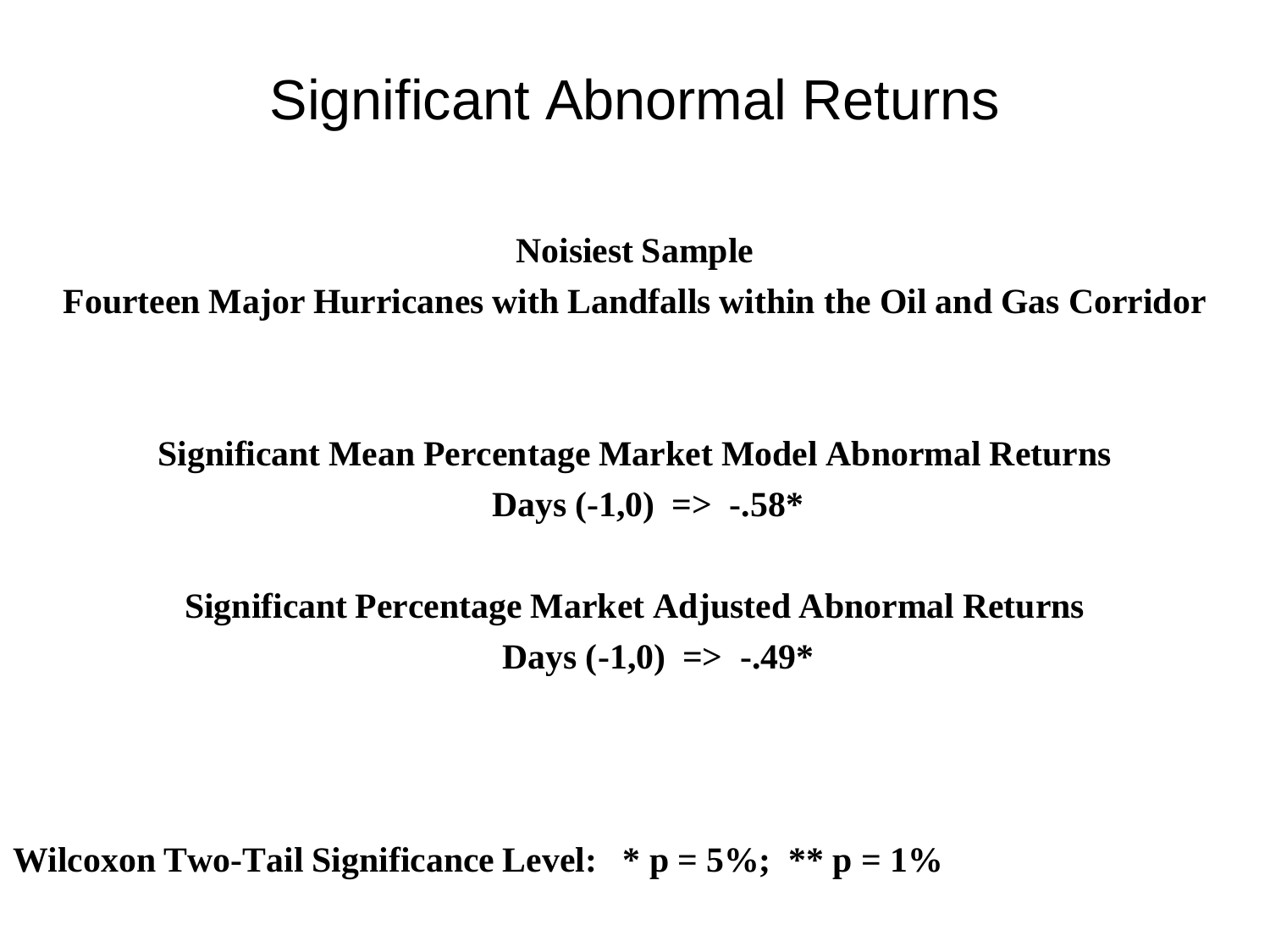What Results might be expected from Regressions on Abnormal Returns?

- **Differentiate Abnormal Returns for Hurricanes within the Oil and Gas Corridor from those for Hurricanes outside the Oil and Gas Corridor**
- **Show a relationship between Abnormal Returns and Oil Price Volatility**
- **Differentiate Abnormal Returns for Major Hurricanes within the Oil and Gas Corridor from those for Minor Hurricanes within the Oil and Gas Corridor**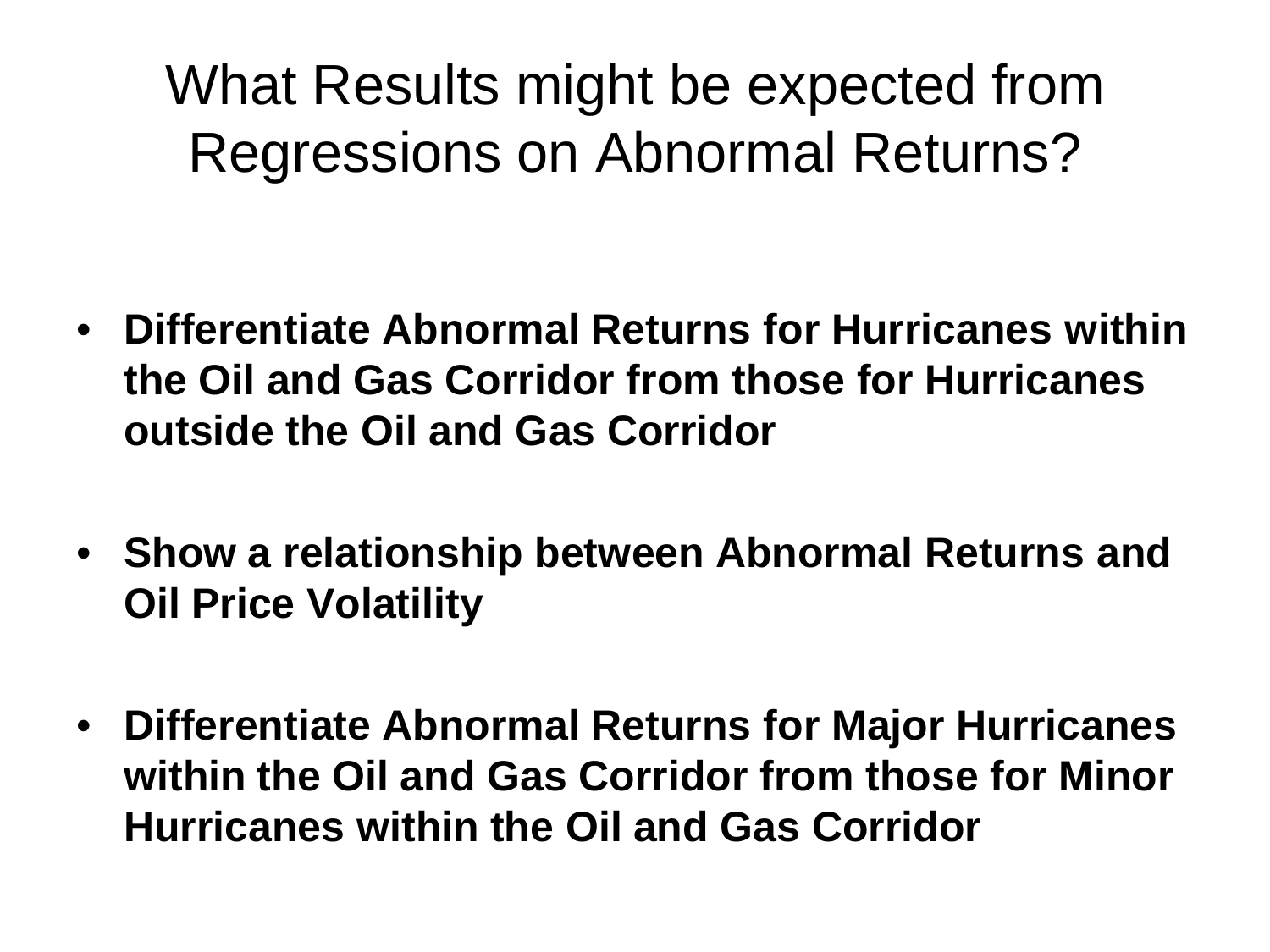# Abnormal Return Regressions

 $AR = a + b<sub>1</sub> D<sub>WS,I</sub> + b<sub>2</sub> OPV + b<sub>3</sub>(D<sub>C</sub>)(OPV) + b<sub>4</sub>(D<sub>Day</sub>)(D<sub>C</sub>)(OPV) + e$ 

 $AR = a + b<sub>1</sub> D<sub>WSI</sub> + b<sub>2</sub> OPV + b<sub>3</sub>(D<sub>C</sub>)(OPV) + b<sub>4</sub>(D<sub>M</sub>)(D<sub>C</sub>)(OPV) + e$ 

**AR = Portfolio Abnormal Return**

- **DWSJ = Dummy => Equals 1 for Hurricanes Alicia and Opal, 0 otherwise**
- **OPV = Oil Price Volatility => Standard Deviation (30 months) for Producer Prices prior to Hurricane**
- $D<sub>C</sub>$  = Dummy => Equals 1 if Landfall was within the Oil and **Gas Corridor, 0 otherwise**
- $D_{\text{Dav}}$  = Dummy => Equals 1 if Landfall on Tuesday through **Saturday, 0 otherwise**
- $D_M$  = Dummy => Equals 1 if Major Hurricane, 0 otherwise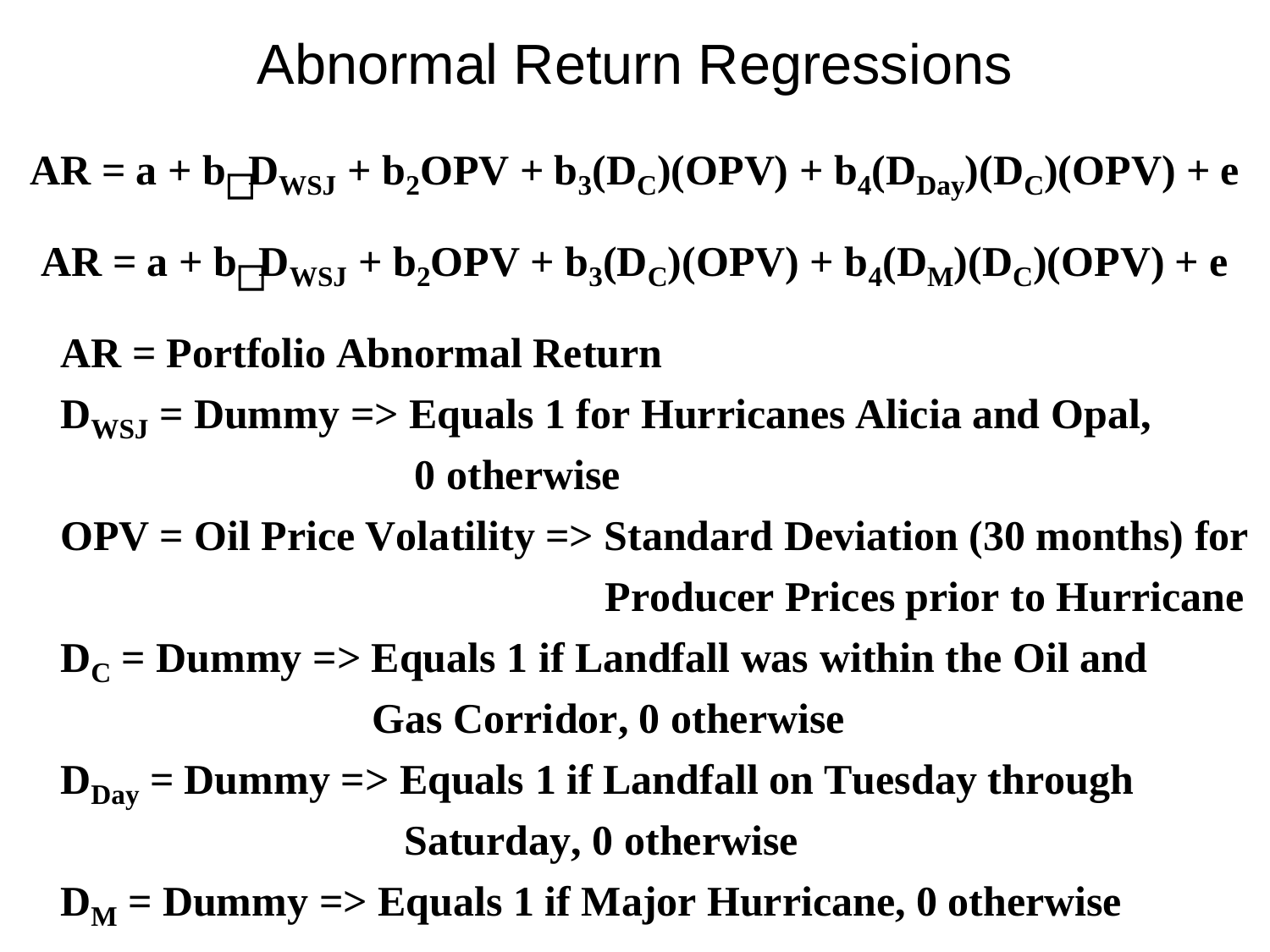**Regression Results – Market Model Abnormal Returns All 21 Major Hurricanes with Landfalls on the U.S. Gulf Coast**  $AR = a + b\frac{D_{WSJ} + b_2OPV + b_3(D_C)(OPV) + b_4(D_{Day}) (D_C)(OPV) + e$ 

|                                     | Day $(-1)$  | $\bf Day$ (0) |
|-------------------------------------|-------------|---------------|
| <b>Constant</b>                     | 0.0012      | $-0.0035*$    |
| $\mathbf{D}_{\mathbf{WSJ}}$         | $0.0200**$  | 0.0015        |
| <b>OPV</b>                          | 0.0002      | $0.0008**$    |
| $(D_C)(OPV)$                        | $-0.0006**$ | $-0.0006**$   |
| $(D_{\text{Day}})(D_C)(\text{OPV})$ | $-0.0003$   | 0.0003        |
| <b>F-Statistic</b>                  | $13.73**$   | $6.45**$      |
| Adjusted $\mathbb{R}^2$             | 71.8%       | 52.1%         |

All t-tests are two-tail and significance levels are:  $* p = 5\%$ ;  $** p = 1\%$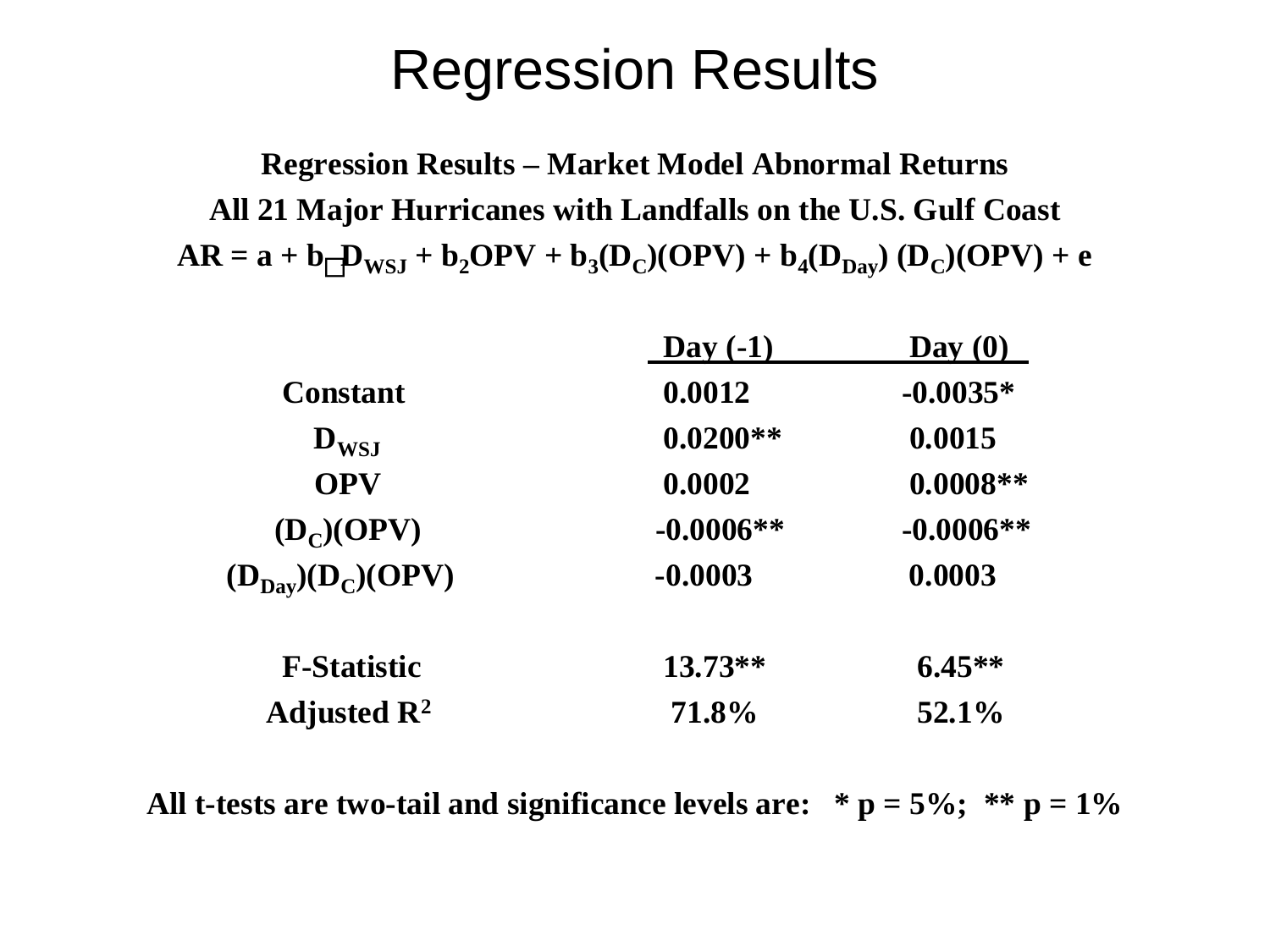**Regression Results – Market Model Abnormal Returns Major Hurricanes (15 in total) with Landfalls on the U.S. Gulf Coast (Excludes Hurricanes before the 1973 Oil Embargo)**  $AR = a + b\frac{D_{WSJ} + b_2OPV + b_3(D_C)(OPV) + b_4(D_{Day}) (D_C)(OPV) + e$ 

|                                     | Day $(-1)$ | $\bf Day$ (0) |
|-------------------------------------|------------|---------------|
| <b>Constant</b>                     | 0.0042     | $-0.0054$     |
| $\mathbf{D}_{\mathbf{WSJ}}$         | $0.0180**$ | 0.0027        |
| <b>OPV</b>                          | 0.0000     | $0.0009**$    |
| $(D_C)(OPV)$                        | $-0.0006*$ | $-0.0007*$    |
| $(D_{\text{Day}})(D_C)(\text{OPV})$ | $-0.0003$  | 0.0003        |
| <b>F-Statistic</b>                  | $10.55**$  | $4.68*$       |
| Adjusted $\mathbb{R}^2$             | 73.2%      | 51.2%         |

All t-tests are two-tail and significance levels are:  $* p = 5\%$ ;  $** p = 1\%$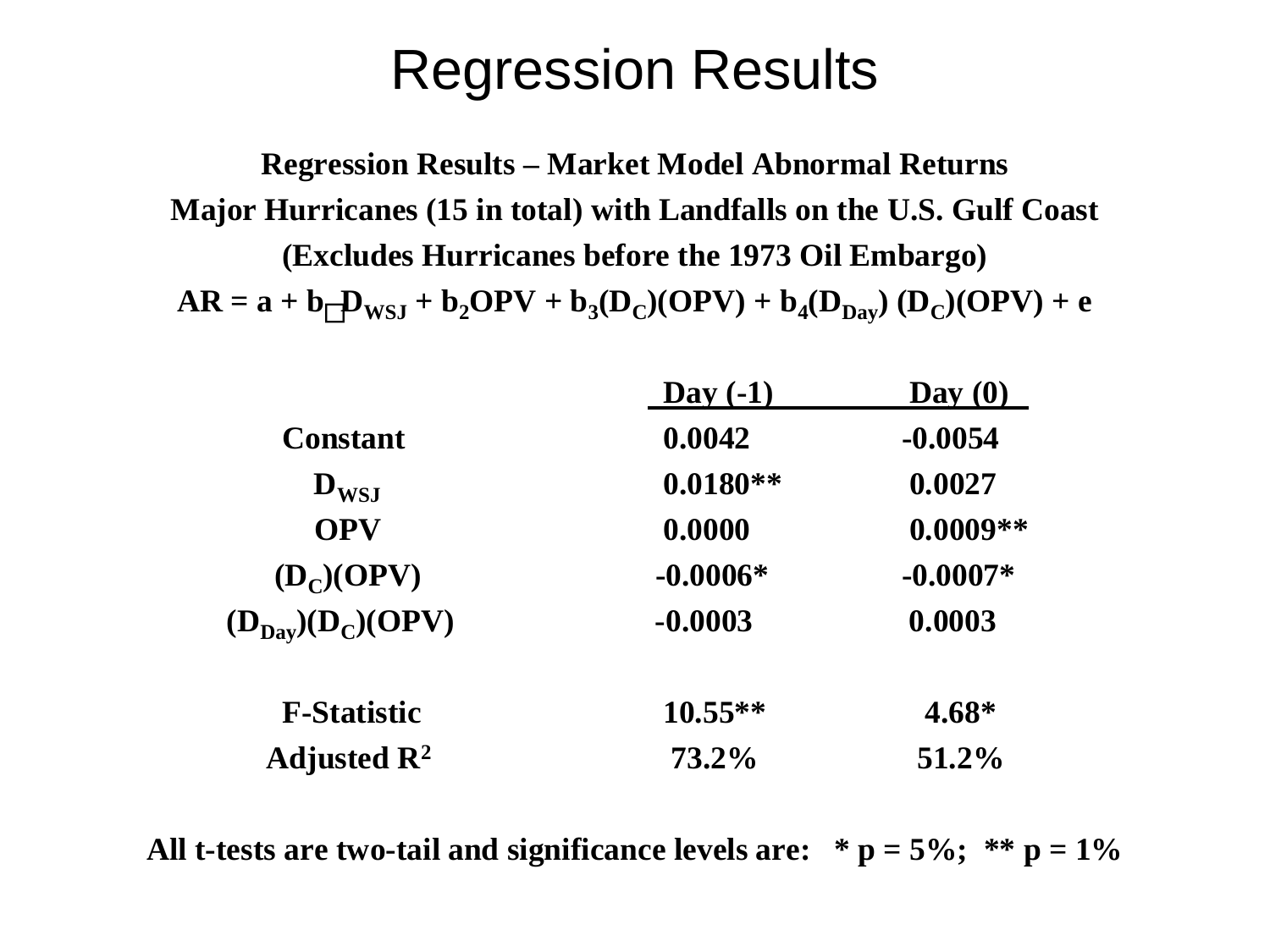# Minor Hurricanes - Summary

- **27 Total => 23 had Landfalls Within the Oil and Gas Corridor**
- **No Significant Abnormal Returns – Some indication that the market reaction is smaller (half) and later, perhaps Day (0) and/or Day (+1), than observed for the major hurricanes**

## **Twenty-Seven Minor Hurricanes – 1963 through 2008**

|                             | <b>Tuesday thru Saturday</b> | <b>Monday</b> | <b>Sunday and Labor Day</b> |
|-----------------------------|------------------------------|---------------|-----------------------------|
| <b>Outside the Corridor</b> | 4*                           |               | O                           |
| <b>Inside the Corridor</b>  | 18                           |               |                             |

**\* Noise Issue #3: One Hurricane, Dolly, had a major Senate vote to put in place a windfall profits tax on integrated oil companies on the day of landfall**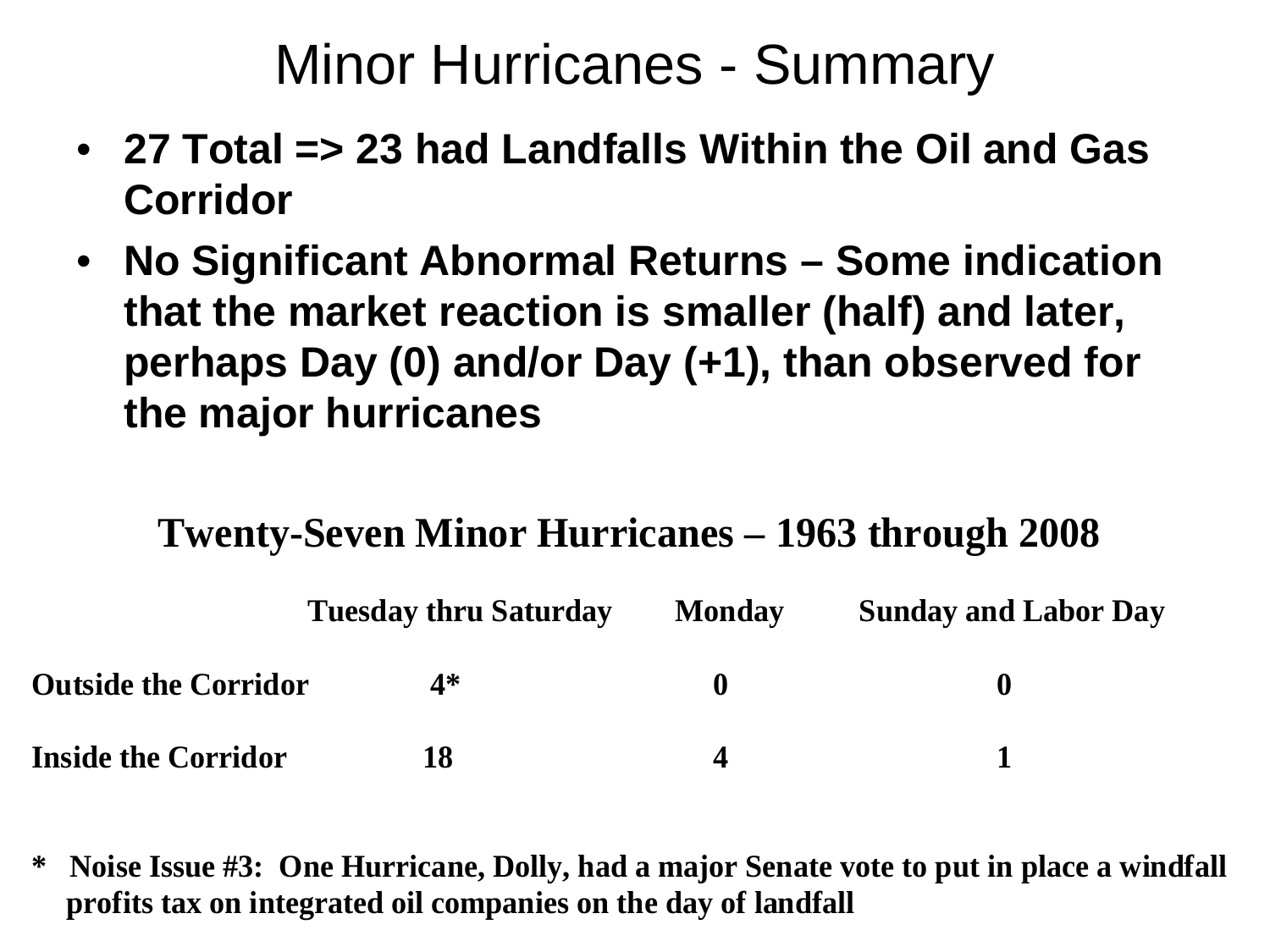**Regression Results – Market Model Abnormal Returns All Hurricanes (Excluded Dolly) with Landfalls on the U.S. Gulf Coast**  $AR = a + b_1D_{WSJ} + b_2OPV + b_3(D_C)(OPV) + b_4(D_M)(D_C)(OPV) + e$ 

|                             | Day $(-1)$  | $\bf Day$ (0) |
|-----------------------------|-------------|---------------|
| <b>Constant</b>             | $-0.0008$   | 0.0019        |
| $\mathbf{D}_{\mathbf{WSJ}}$ | $0.0204**$  | $-0.0015$     |
| <b>OPV</b>                  | 0.0003      | 0.0005        |
| $(D_C)(OPV)$                | $-0.0001$   | $-0.0011**$   |
| $(D_M)(D_C)(OPV)$           | $-0.0007**$ | $0.0006*$     |
| <b>F-Statistic</b>          | $7.68**$    | 11.49**       |
| Adjusted $\mathbb{R}^2$     | 36.7%       | $47.7\%$      |

All t-tests are two-tail and significance levels are:  $* p = 5\%; * p = 1\%$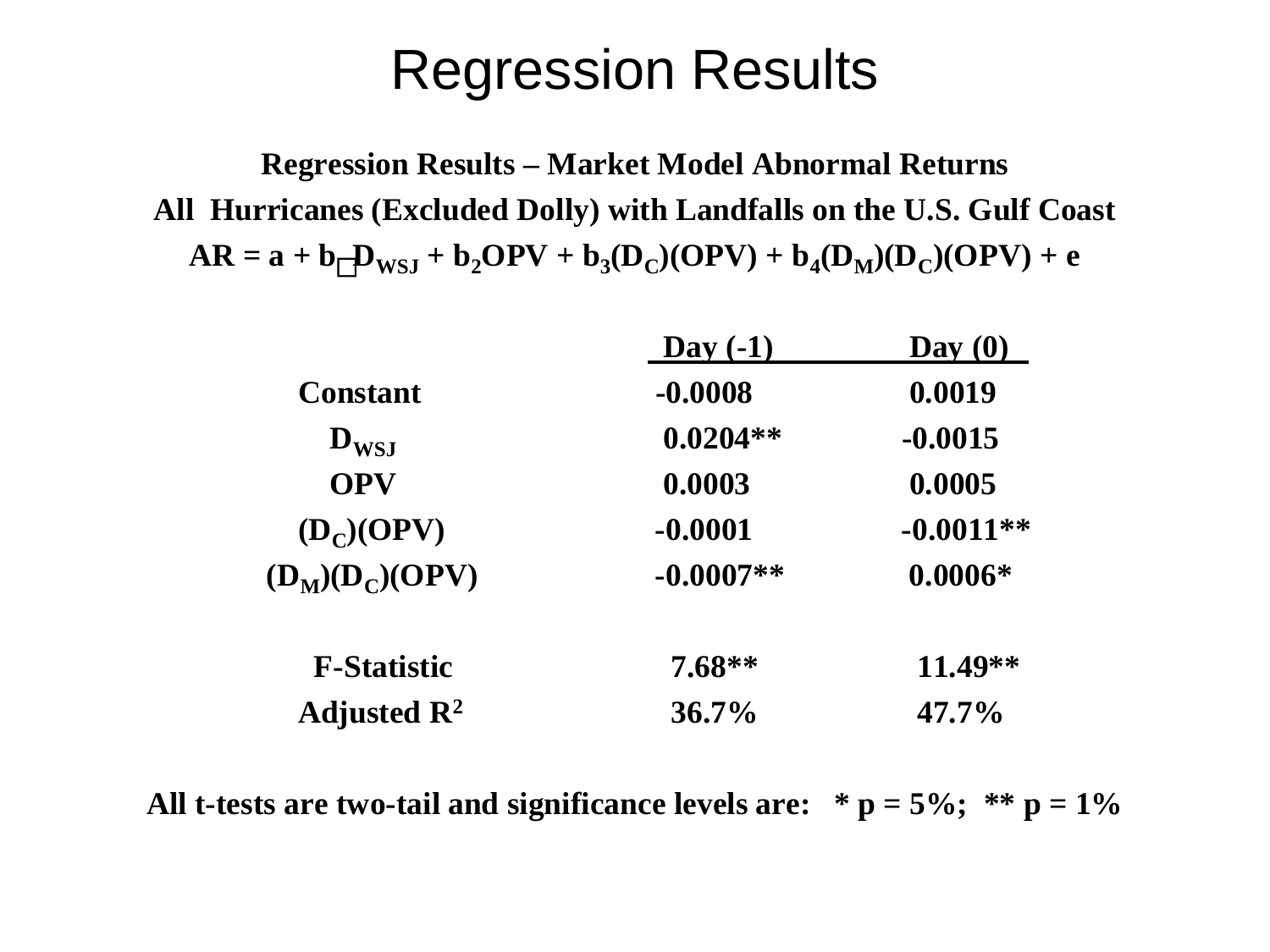**Regression Results – Market Model Abnormal Returns All Hurricanes (34 in total, Excluding Dolly) with Landfalls on the U.S. Gulf Coast (Excludes Hurricanes before the 1973 Oil Embargo)**  $AR = a + b\frac{D_{WSI} + b_2OPV + b_3(D_C)(OPV) + b_4(D_M)(D_C)(OPV) + e$ 

> **Day (-1) Day (0) Constant -0.0015 0.0041 DWSJ 0.0209\*\* -0.0031 OPV 0.0003 0.0004**  $(D_C)(OPV)$  **-0.0001 -0.0011\*\***  $(D_M)(D_C)(OPV)$  **-0.0007\*\* 0.0005\* F-Statistic 5.53\*\* 8.97\*\* Adjusted R2 35.5% 49.1%**

All t-tests are two-tail and significance levels are:  $* p = 5\%$ ;  $** p = 1\%$